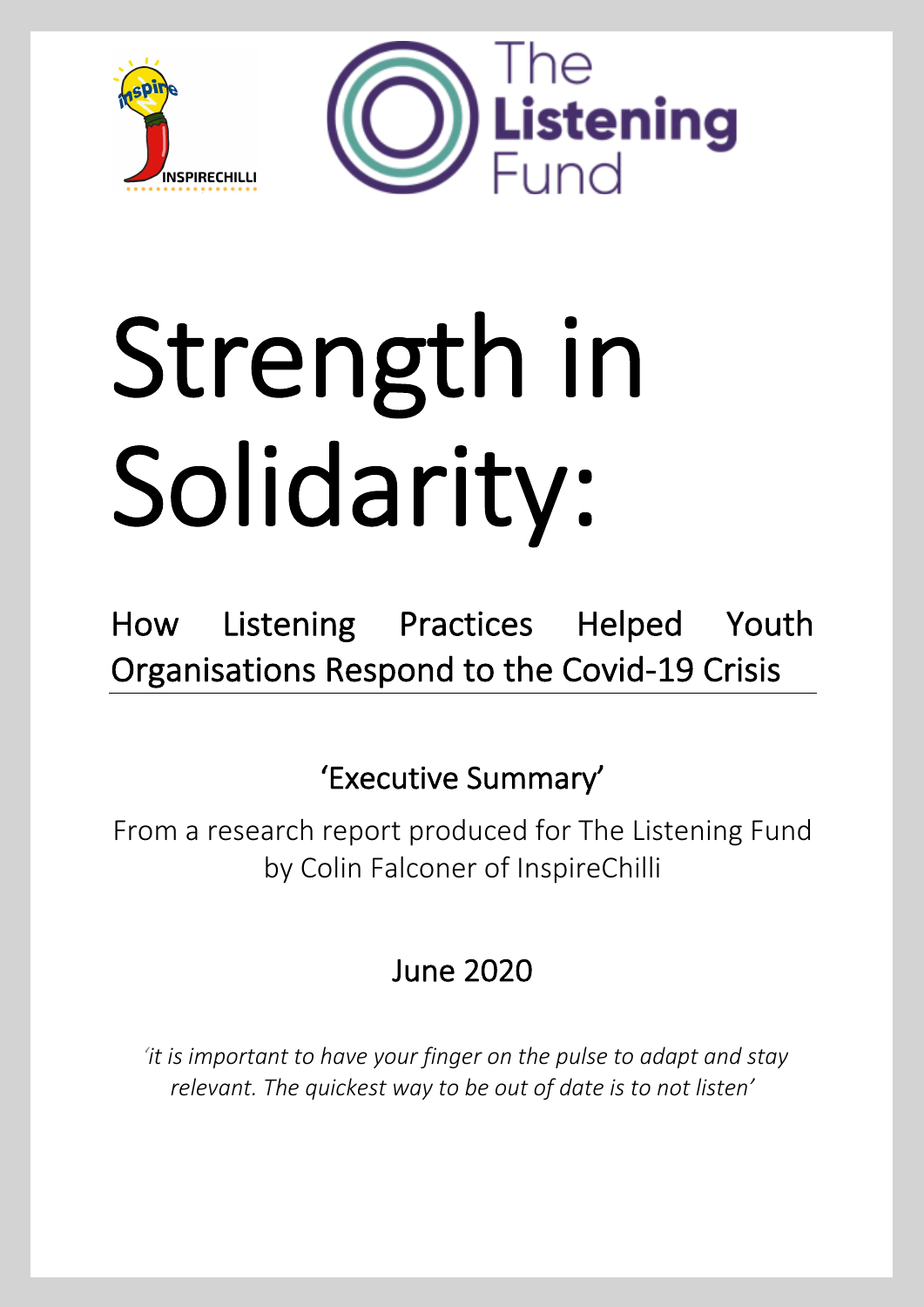## Executive Summary

This executive summary has been reproduced from the *Strength in Solidarity* research report and refers to findings drawn from all sections of the full report.

The research was conducted over April to May 2020 with eleven organisations from the Listening Fund: Beatfreeks, Carefree Cornwall, Foyer Federation, Drive Forward Foundation, The Junction, Just for Kids Law, Leap Confronting Conflict, Prison Reform Trust, Magdalene Group, Moira Anderson Foundation, and Trelya. The research set out to understand how the listening practices and cultures developed in these organisations had been affected by the Covid-19 crisis, based on interviews with practitioners and young people.

The research identified six main findings:

#### 1) The ability to listen to young people improved how organisations responded to the crisis

 '*It's easy to presume things in a crisis; it's more effective to identify and respond to things that matter to people'*. The research highlighted that being able to listen with young people helped organisations be more confident at allocating resources. It meant that organisations could adapt delivery processes at speed, make effective decisions in line with young people's different needs, and creatively overcome challenges. Adaptions shaped through listening practices encouraged organisations to focus on services being able to prosper rather than just survive. Drawing on intelligence and involvement from young people strengthened the likelihood that organisations could respond to the right things and communicate decisions clearly. There was also a positive impact on young people: feeling listened to increased personal wellbeing and generated greater levels of trust, both key for organisational impact.

### 2) Organisations reacted quickly to the crisis by listening to young people

The research showed how organisations used listening approaches with young people to react quickly to the crisis. Organisations were under increased pressure but generally thrived through the quality of their 1-1 listening relationships with young people. Frequency of contact was increased, and services adapted, based on understanding the personal needs and preferences of young people for social connection, communication, and support. Young people appreciated the higher levels of 1-1 contact they received, which organisations used to invest in young people's wellbeing as well as to learn from and connect with them. While a crisis might suggest that taking immediate decisions should be the priority, organisations demonstrated how 'listening first' was a more important step to accelerate an effective response. Rapid approaches to '*double down'* on listening proved vital to success. Many organisations also benefited from encouraging peer-to-peer listening practices.

#### 3) Organisations were able to sustain and grow their listening practices during the crisis

Most organisations felt that prior involvement in the Listening Fund had equipped them to deal with the pandemic by becoming more mindful of listening. A 'listening mindfulness' equated to three key things: investment in ongoing listening practices through an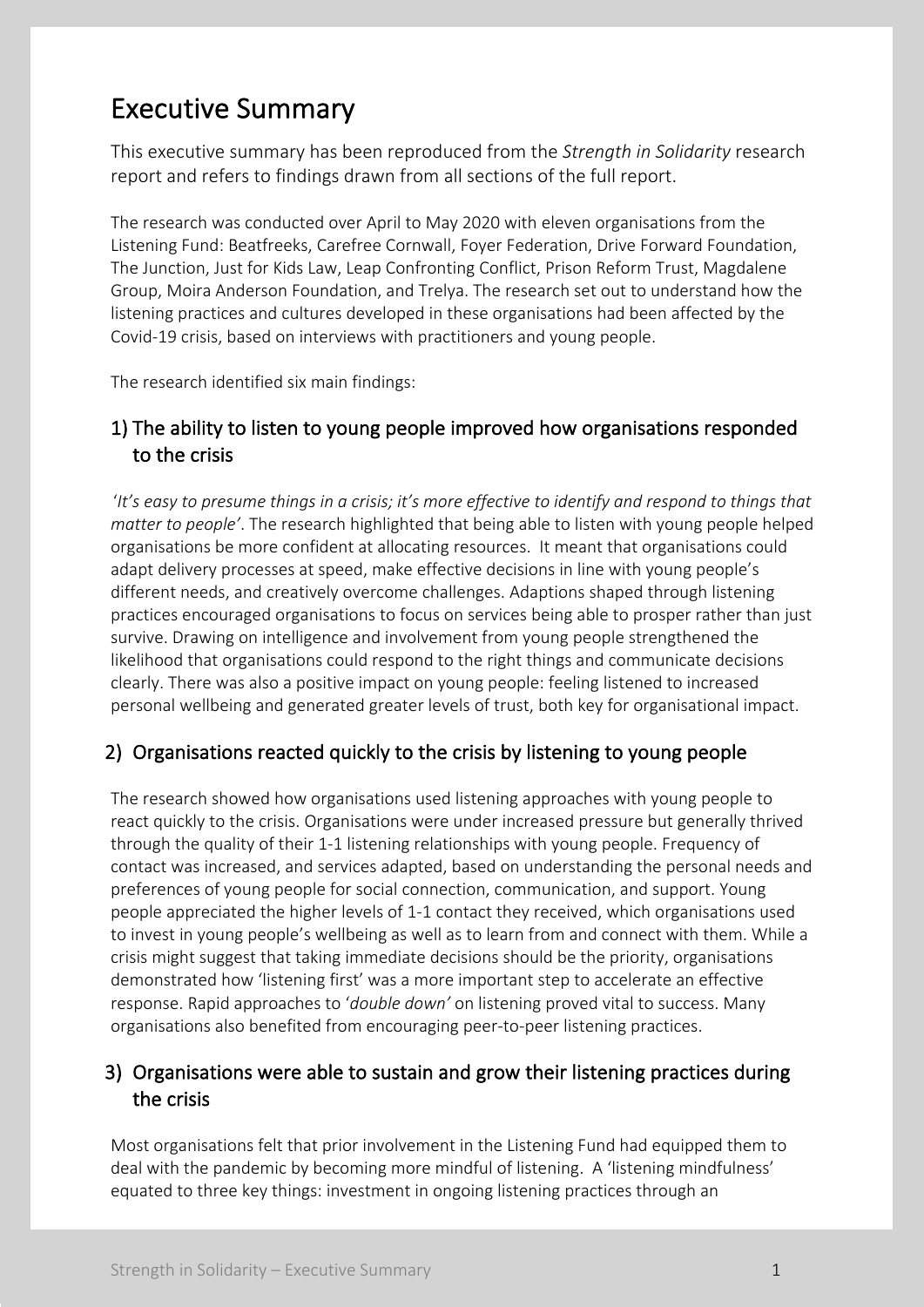organisation's person-centred ethos and culture; the development of processes to codify and respond to what is heard; and, where possible, enabling young people to have more direct power to lead activity areas. Those organisations who felt that listening had flourished and developed most appeared to have embedded more adaptive cultures and spaces for listening. It was noted that listening needs to pre-exist at a certain level of capability for it to sustain and adapt itself positively during a crisis. Investing in the capacity of staff also proved important to help organisations adjust to demands from changing support environments and increased service personalisation.

#### 4) Effective listening activity promoted increased solidarity with young people

Some listening characteristics changed during the crisis, with digital adaptations in particular producing additional benefits around access and connection that are worth sustaining. While the fundamental demands for listening generally remained the same, what the crisis did most of all was increase pressure on practitioners to respond to young people's individual preferences for communication and support. The research concludes that the principle of 'solidarity' offers a powerful way to describe the increased relational approaches used by organisations to connect with young people. A focus on 'solidarity' draws attention to five features: the person-centred ethos, feedback loops, accelerated contact, emphasis to understand needs and take action on challenges, which collectively determined how organisations best shaped their provision with young people. It helps demonstrate how, in the words of a young person, '*The way the organisation listens to me makes me feel like I have someone on my side'.* The principal of solidarity also highlights the significance of listening as a way to overcome the threats of increased social disadvantage posed by a crisis. To learn from this, the report introduces a 'solidarity health check' tool for organisations and funders to reflect on ten listening areas identified in the research where solidarity with young people proved most likely to be nurtured.

### 5) Young people were interested and able to influence their services and other stakeholders during the crisis, but were not always fully aware of this impact

70% of young people felt they had been able to influence their service, reflecting that organisations made decisions rooted in the listening practices used to understand young people's personal needs. Where young people felt involved in influencing their service or stakeholders, they reported positive benefits on wellbeing. Practitioners were also influenced by the inspiration from young people's compassion and optimism. Involvement of young people in more formal influence and co-production roles, however, was variable across organisations, often dependent on existing processes and capacity to support this.

Organisations were very attuned to the social challenges faced by young people and keen to take action on these as part of their work. Thus, organisations continued to actively share young people's voices with wider stakeholders during the pandemic. While young people valued knowing that their organisation was seeking to influence others, they were frequently not fully aware of those activities or their impact. This is an area where stronger feedback loops with young people would improve engagement in influencing. Some young people expressed that, while their organisation was committed to sharing decision making on such topics, not enough young people were in actual positions to lead action. One suggested that increasing the numbers of practitioners from lived experience backgrounds '*would change decision making to be more focused on sharing power with young people*'.